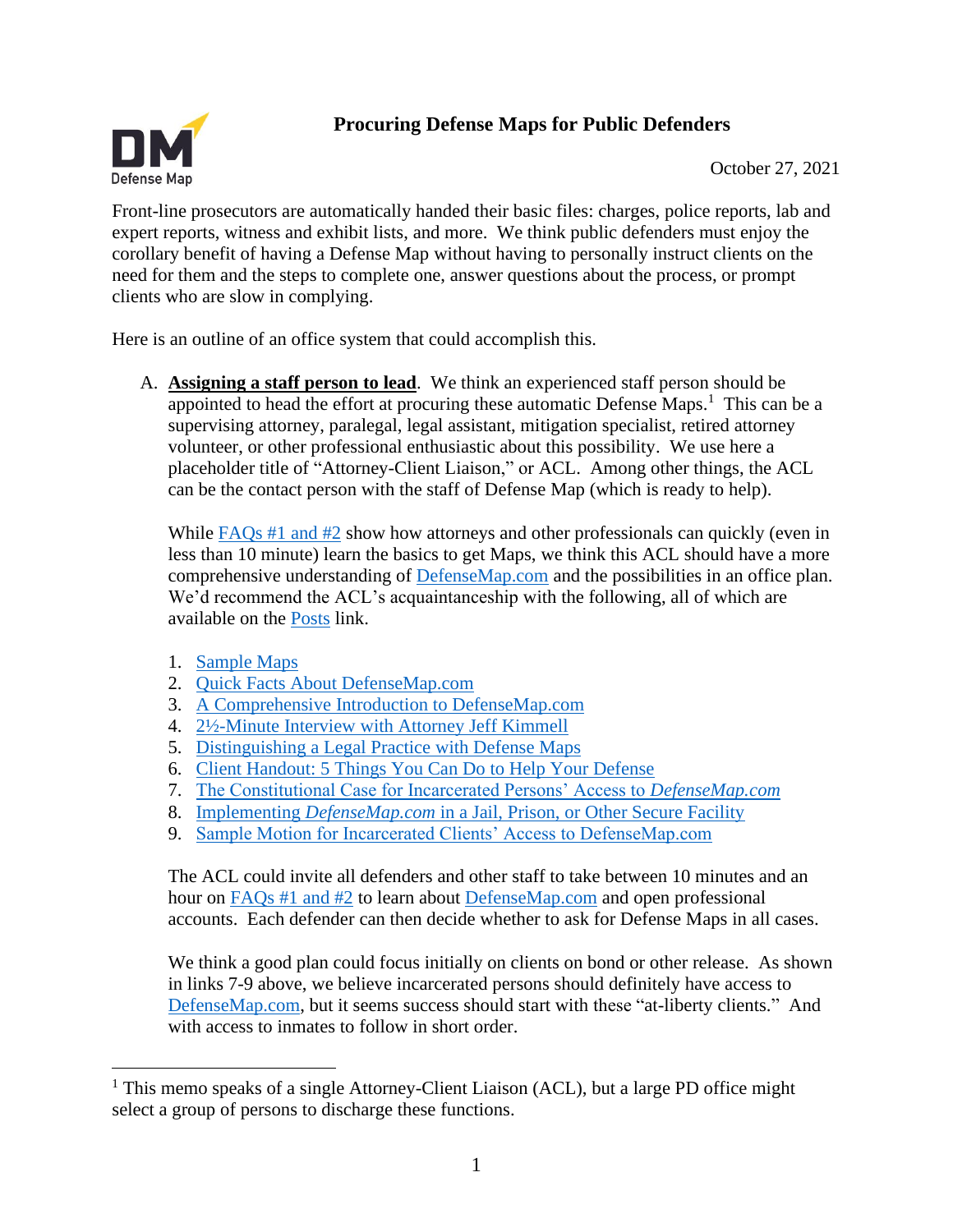- B. **A plan for current at-liberty clients**. These clients (even ones whose cases have been pending for some time) can actually offer defenders an excellent introduction to [DefenseMap.com.](http://www.defensemap.com/) For these clients, we think the following steps can be used.
	- 1. The office could arrange for the ACL to receive each interested defender's list of these clients' (i) first names, (ii) last names, and (iii) email addresses—the entirety of what's required to make referrals from the ACL's professional account. See [FAQ #2.](https://defensemap.com/faqs)
	- 2. Because of the need to emphasize the confidentiality of this opportunity, we think participating attorneys should advise their clients both by phone and by email that they will be receiving an emailed referral from the DefenseMap.com system.
		- a. The phone conversation (or voicemail if the client isn't reached) could be to this simple effect.

*There's a new defense tool that our office is using to help do the best job possible for our clients. It's called DefenseMap.com. I just want to let you know that our office's Attorney-Client Liaison (Christina Miller) will be emailing you an invitation to use that website. There will be a link in the invitation that will take you right to the site.* 

*You can use any smartphone or Internet-connected computer to complete the work. Most clients seem to be able to finish in 2 or 3 hours, but take as much time as you need. Keep your Username and Password so you can log on and off as much as you need to finish. I hope you can finish this work in the next day or so. If you have any questions, you can email Ms. Miller or call her at xxx-xxx-xxxx.* 

*Thanks very much.* 

b. Follow-up email.

*Subject line: Referring you to use DefenseMap.com.* 

*Body of email:* 

*Mr. Anderson:*

*As I mentioned on the phone, very soon you should be receiving an email message that our office's Attorney-Client Liaison (Ms. Christine Miller) is sending you from the confidential defense tool DefenseMap.com. This is a new tool we are using in our representation of clients to help do the best job possible for them.* 

*You'll see in that message a link you can use to get to this work and complete it on any Internet-connected computer or smartphone. The work on this confidential site usually takes 2 or 3 hours, but you can put in as much time as*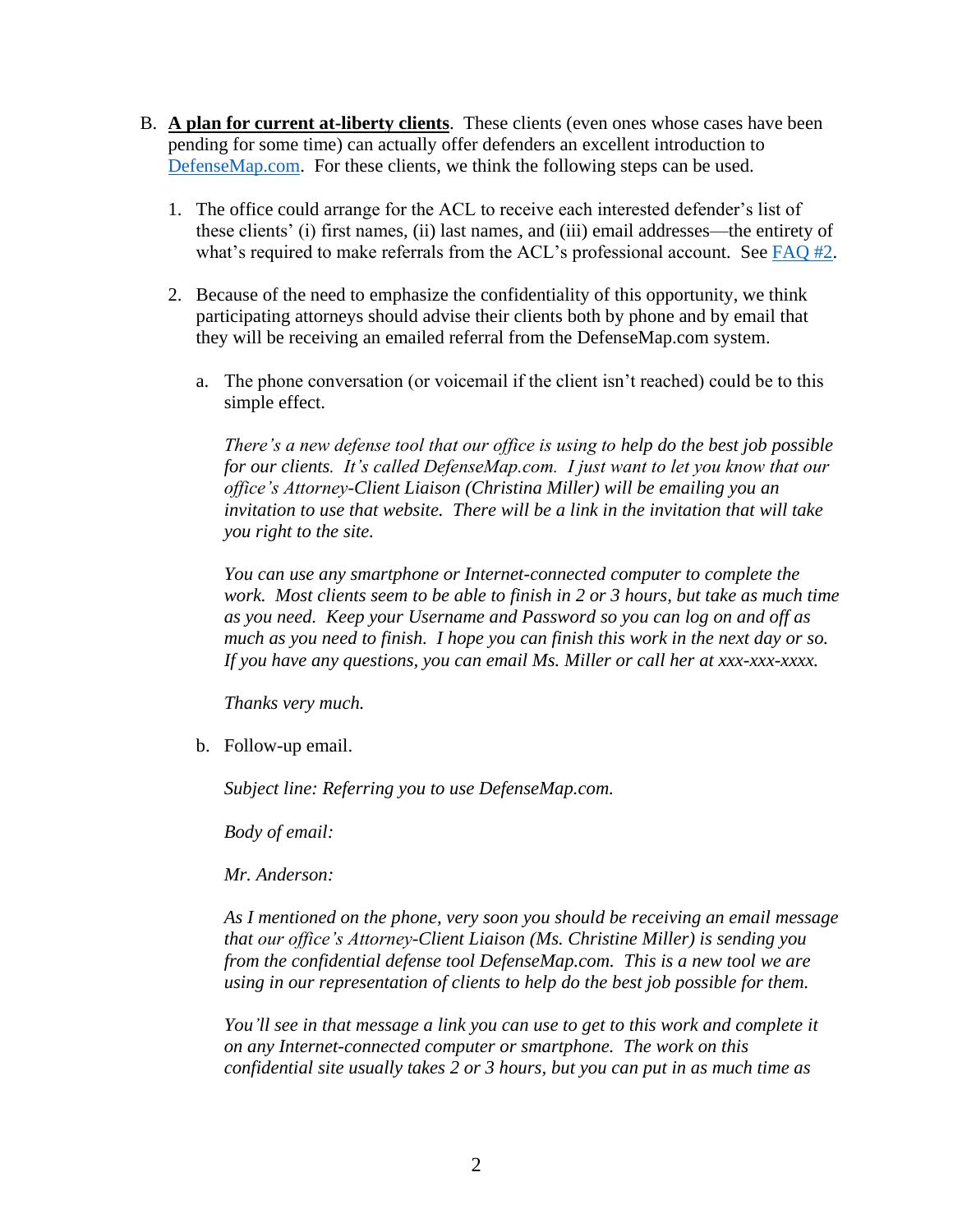*you want. Please keep a copy of your username and password so you can log on and off as much as you want.* 

*I hope you'll try to finish this work in the next day or so. And when you do finish, you'll see a link on the Conclusion Page to automatically get your Map to Ms. Miller's account. Just click on that link—and if you're asked there for an email address to get your Map to us, just enter her email: CMiller@ClaireCountyPD.org.* 

*I'll review your Defense Map, and I encourage you to do so, too. You can even log back on to give more information.* 

*If you have any questions about DefenseMap.com, I encourage you to email Ms. Miller or call her at xxx-xxx-xxxx.* 

*Thanks very much.* 

*Jason Stephenson Attorney at Law Claire County Public Defender Office*

- 3. The ACL can then make the easy referral from her professional account. Again, all the ACL requires is the first name, last name, and email address for each client.
- 4. The ACL will receive an email each time one of these Maps is either completed or updated. The Maps (and any changes to them) will automatically be on the ACL's professional account with [DefenseMap.com.](http://www.defensemap.com/) From that account, the ACL will be able to place the Map on any other professionals' accounts (obviously including the assigned defender's account), and all professionals will receive instant email notifications of the availability of the Maps on their accounts and any modifications made to them by clients.
- 5. The ACL can track the completion of Maps and follow up with clients who've not finished theirs within, say, a week.
- 6. The office can adopt any practices it wishes regarding who might read and comment on these Defense Maps (mitigation specialists, paralegals, etc.). We think this can be a vital part of helping defenders in their work, and we are happy to trade ideas with PD offices on this and any other processes here.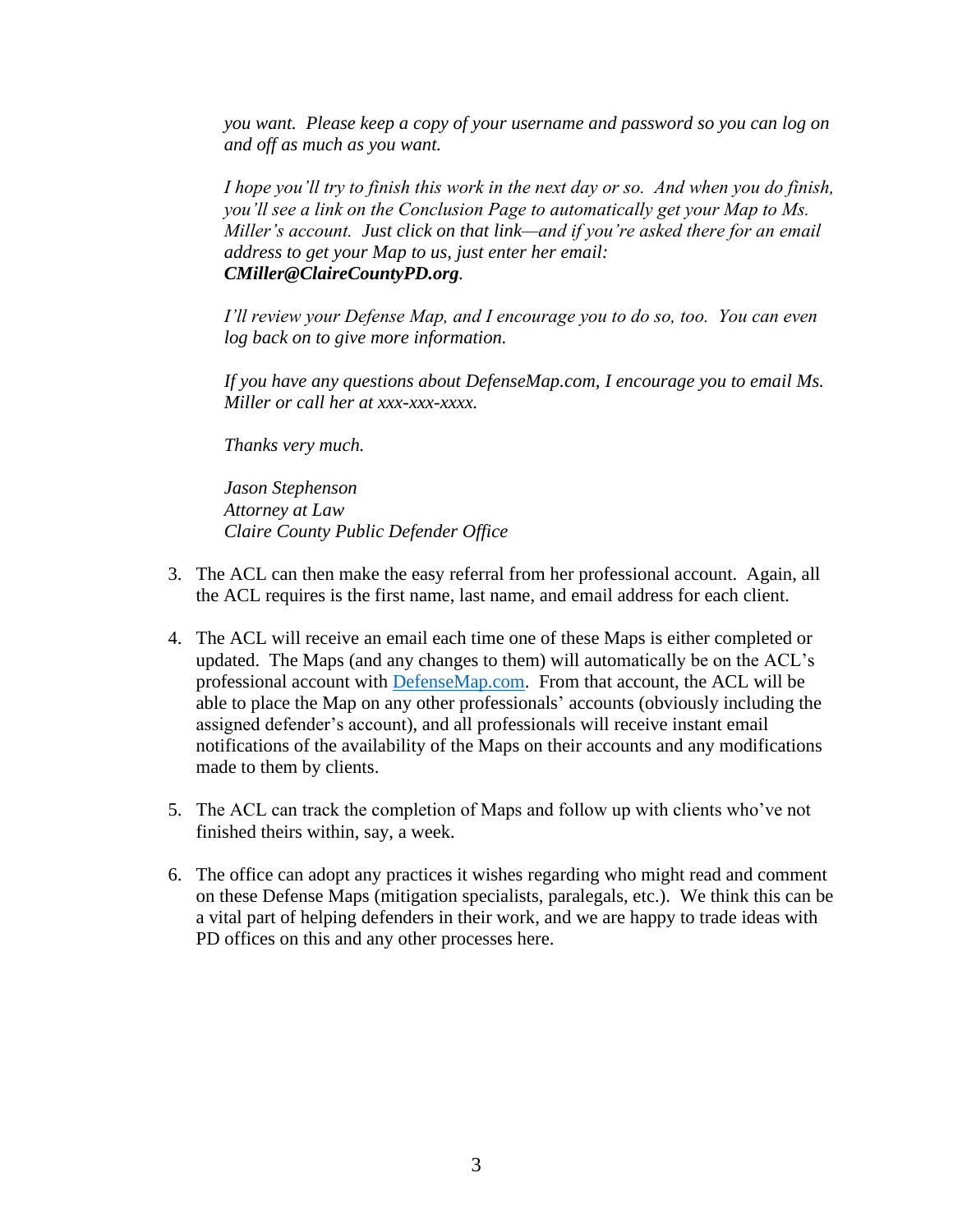#### C. **A plan for new at-liberty clients at the time the office is appointed**.

- 1. The ACL can lead this effort as well, with a goal of getting new clients to [DefenseMap.com](http://www.defensemap.com/) as early as possible, preferably through a referral at the time of the PD office's appointment and in a discussion just outside court.
- 2. We think the two self-explanatory attached documents here can achieve most of this task.
	- I. *Draft Information Checklist at Appointment of the Public Defender Office*. Some version of this self-explanatory Checklist can be filled out at the first encounter between a new client and the staff member of the PD office. As shown in paragraph 9 of the Checklist, the staff member could even make the online referral to [DefenseMap.com](http://www.defensemap.com/) while meeting with the client (it takes less than a minute).
- II. *Client Handout: 5 Things You Can Do to Help Your Defense*. Obviously this is a draft only, and individual offices will want to develop their own versions of this handout. Depending on what the logistics and level of staff availability will permit, it could even help that this document be read with the client at that first encounter. Boxes are used on the left to suggest checking them off as items are covered. We think one copy should be given to the client, and one "checked and initialed" copy could be put in the file.
- 3. In 48-72 hours, the ACL or other staff person could check to see which clients had completed Maps and linked them to the ACL's professional account. Clients not completing a Map could be contacted to remind them and prompt completion. (In some cases, clients may have completed a Map but not linked it to the ACL's professional account, in which case the ACL could talk them through the simple steps of logging back on and completing that linkage from paragraph C on the Conclusion Page.)
- 4. Similar to what was stated in the last paragraph on the prior page, offices could have in place a procedure for having a staff person (mitigation specialist, social worker, paralegal, etc.) read over each Map and prepare a memo of suggestions for the defender.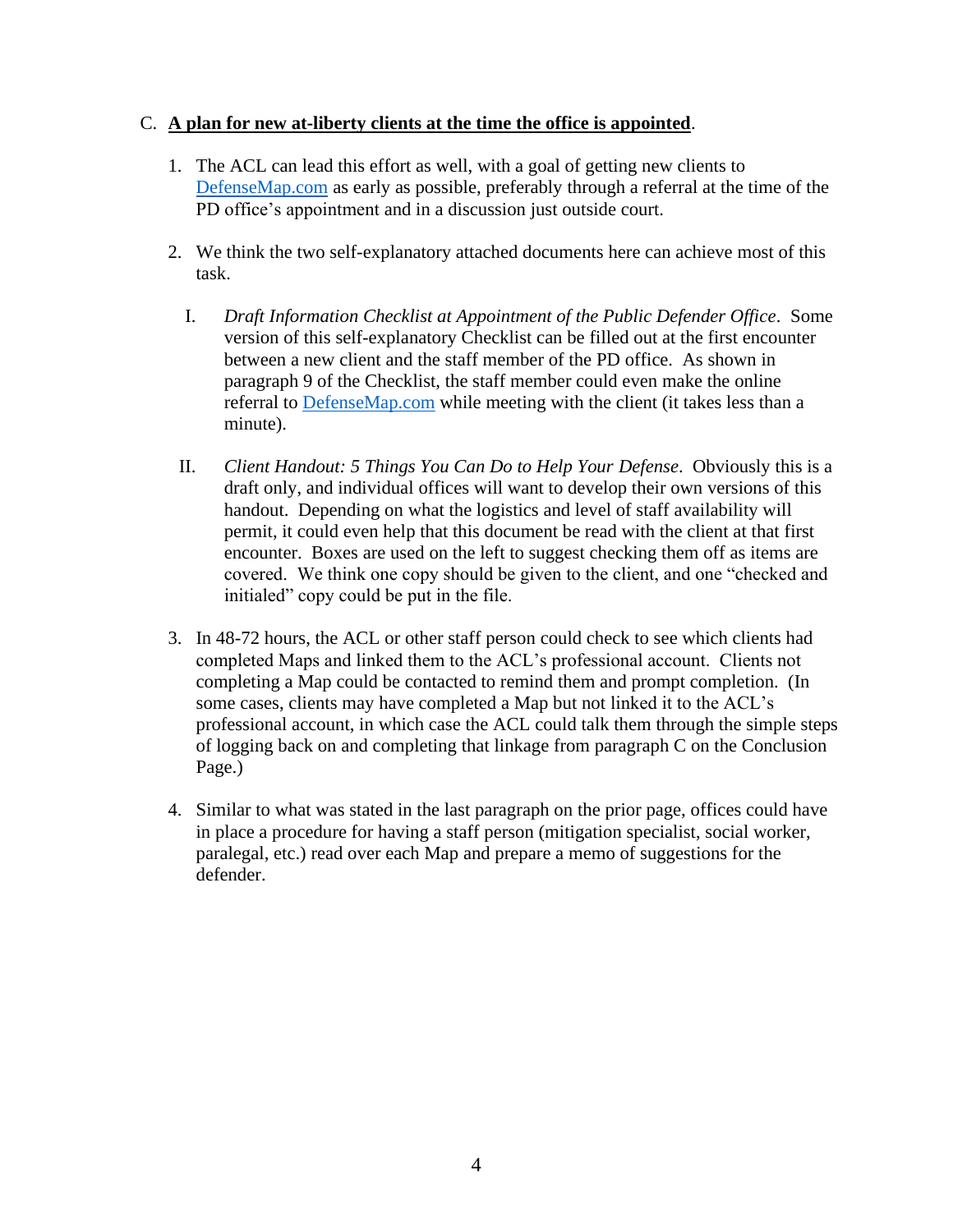#### D. **A plan for incarcerated clients**.

The charitable foundation behind [DefenseMap.com](http://www.defensemap.com/) has partnered with the leadership at the St. Joseph County Jail in South Bend, Indiana on a successful pilot program now allowing inmates to complete Defense Maps on low-cost Chromebooks programmed to reach only this resource. Inmate Maps are arriving on attorney accounts within a day or two of an attorney request for clients to use the resource.

An excellent start on a plan for extending this opportunity to your incarcerated clients can include contacting the participants in that pilot project via the [Helpline](https://defensemap.com/#helpline) of [DefenseMap.com.](http://www.defensemap.com/) It can also help to see Simple Instructions on Chromebooks Implementing DefenseMap.com in Jails and Prisons.

Appendices III and IV to this article show sample notices to inmates about this opportunity.

**Important final note**: The Defense Map Team is available to give any requested help to your office. Feel free to contact us at any time, preferably through our [Helpline.](https://defensemap.com/#helpline)

Once these plans are in place, the office may want to consider the articles accessible from the [Posts](https://www.defensemap.com/posts) link regarding receiving Defense Maps from incarcerated persons.

Best wishes in your office's efforts.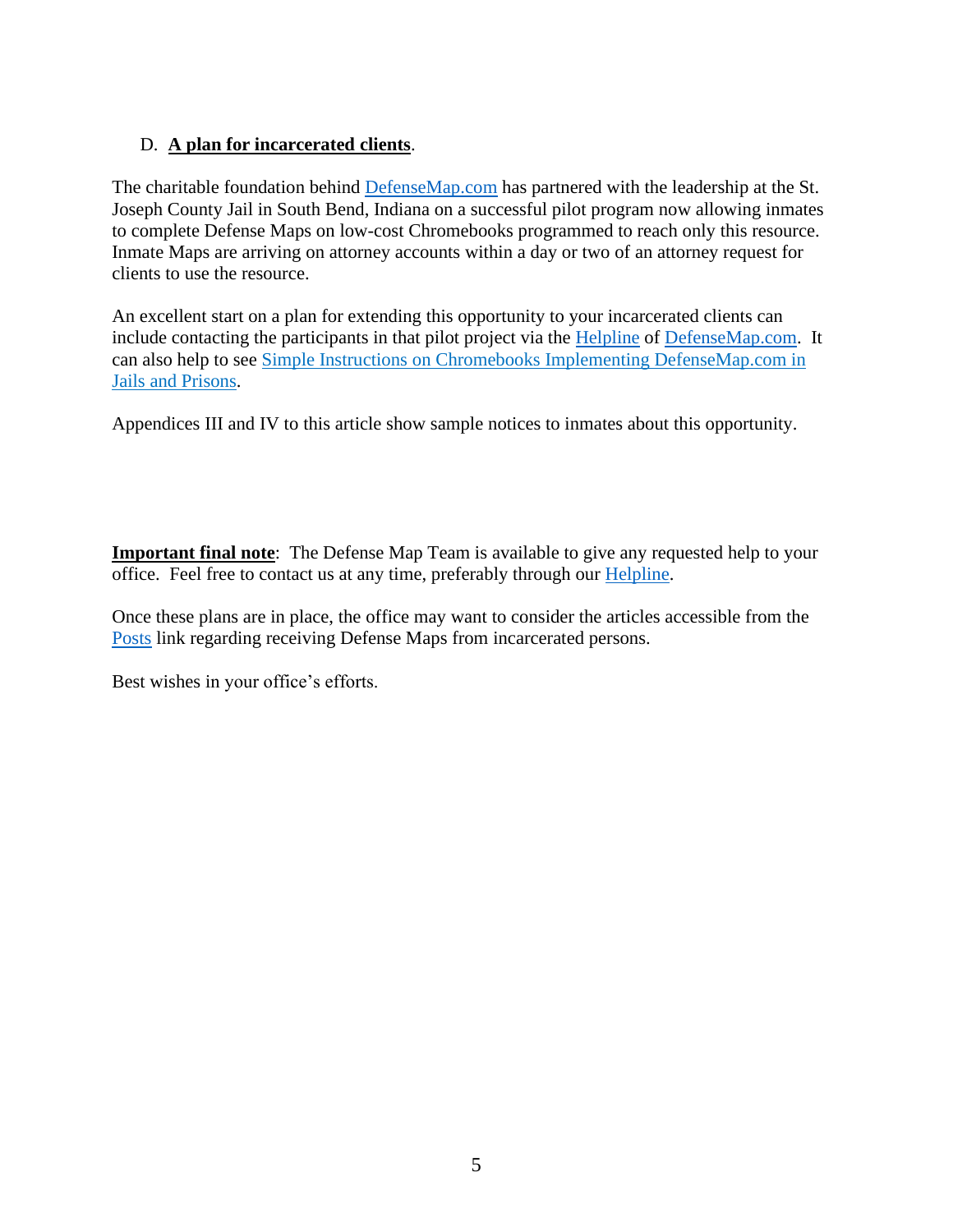# **Appendix I: Draft Information Checklist at Appointment of the Public Defender Office<sup>2</sup>**

| Client first name:<br>$1_{-}$                                                                                                     |  |
|-----------------------------------------------------------------------------------------------------------------------------------|--|
| Client last name:<br>2.                                                                                                           |  |
| Email address:<br>3.                                                                                                              |  |
| 4. Case number and charge:                                                                                                        |  |
| 5. Release circumstances<br>(detained, on bond, etc.)                                                                             |  |
| 6. Age and date of birth:                                                                                                         |  |
| 7. Physical address:                                                                                                              |  |
| 8. Telephone number(s):                                                                                                           |  |
| 9. DefenseMap.com referral<br>made through ACL's prof.<br>account (Yes/No)                                                        |  |
| 10. First appointment made?<br>(Yes, date/No):                                                                                    |  |
| 11. Client needs help with a<br>Defense Map? (Yes/No)<br>(If Yes, please explain.<br>Computer access? Computer<br>use? Language?) |  |
| 12. Client agrees to complete<br>and post a Defense Map<br>within 48 hours? (Yes/No)                                              |  |
| 13. Client given "5 Things You<br>Can Do to Help Your<br>Defense"? (Yes/No)                                                       |  |

<sup>&</sup>lt;sup>2</sup> These are not necessarily all the preliminary questions a PD program may ask on first receiving an appointment. We offer these because Questions 1, 2, and 8-11 are the key ones for making an immediate referral from the "Refer a client" link on a professional account.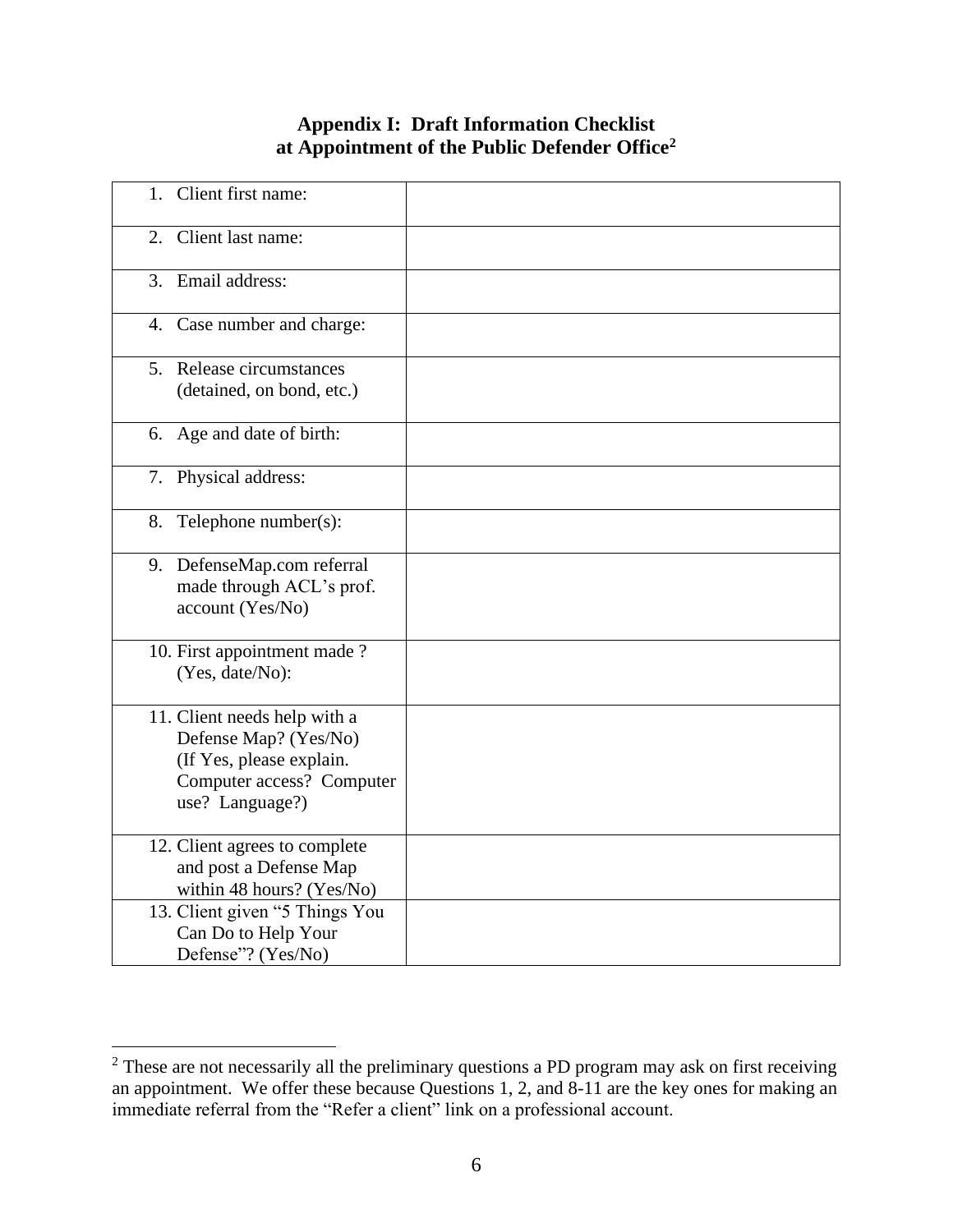### **Attachment II: 5 Things You Can Do to Help Your Defense**

**Client**: \_\_\_\_\_\_\_\_\_\_\_\_\_\_\_\_\_\_\_\_\_\_\_\_\_\_ **Attorney/staff person**: \_\_\_\_\_\_\_\_\_\_\_\_\_\_\_\_\_\_\_\_\_\_\_\_\_ **Date**:\_\_\_\_\_\_\_\_\_\_\_\_\_\_\_\_\_\_\_\_\_\_\_\_

Here are 5 very important things you can do to help your case.

- □ **Stay connected.** Make we always have your current address, email, and phone numbers.
- **Know who to speak with—and who NOT to speak with.** Your relationship with us is private and confidential, so be open and honest. But don't speak with anyone else about your case unless you and your attorney agree you should.
- $\Box$  **Be responsible.** People with charges can either help or hurt themselves by the way they live during their cases. Avoid any arrests or any contact with witnesses. Use your good judgment (and your **Defense Map**) to make the best decisions possible.
- **As soon as possible—***today or tomorrow, if possible***—complete the work on [DefenseMap.com.](http://www.defensemap.com/)** This free confidential tool gives clients much better chances to work with their attorneys for the best results possible.
	- 1. This work usually takes 2-3 hours. You can use any Internet-connected computer or tablet or any smart phone, and you can log on and off as much as you want.
	- 2. You can open your account (a) from the link in the email we may have the website send to you or (b) at the Register/Log In link on the homepage.
	- 3. When you are finished, you'll be taken to a Conclusion Page—and from there, please use the simple link in Paragraph C to put your Map on our Account. If the website asks you for an email address for us, just enter this: [email address of attorney or staff person]. (Please also call or email [name and contact] immediately to say you finished.)
	- 4. It's a good idea to print out and read your **Defense Map** (a) to prepare for your next meeting and (b) to see if you want to log back on to add more information.
	- 5. Keep your **Defense Map** private/confidential—it is only for you and our office!

### **Let me know if you have any questions today or in the future.**

Attorney-Client Liaison or other staff person [Email, telephone, and date]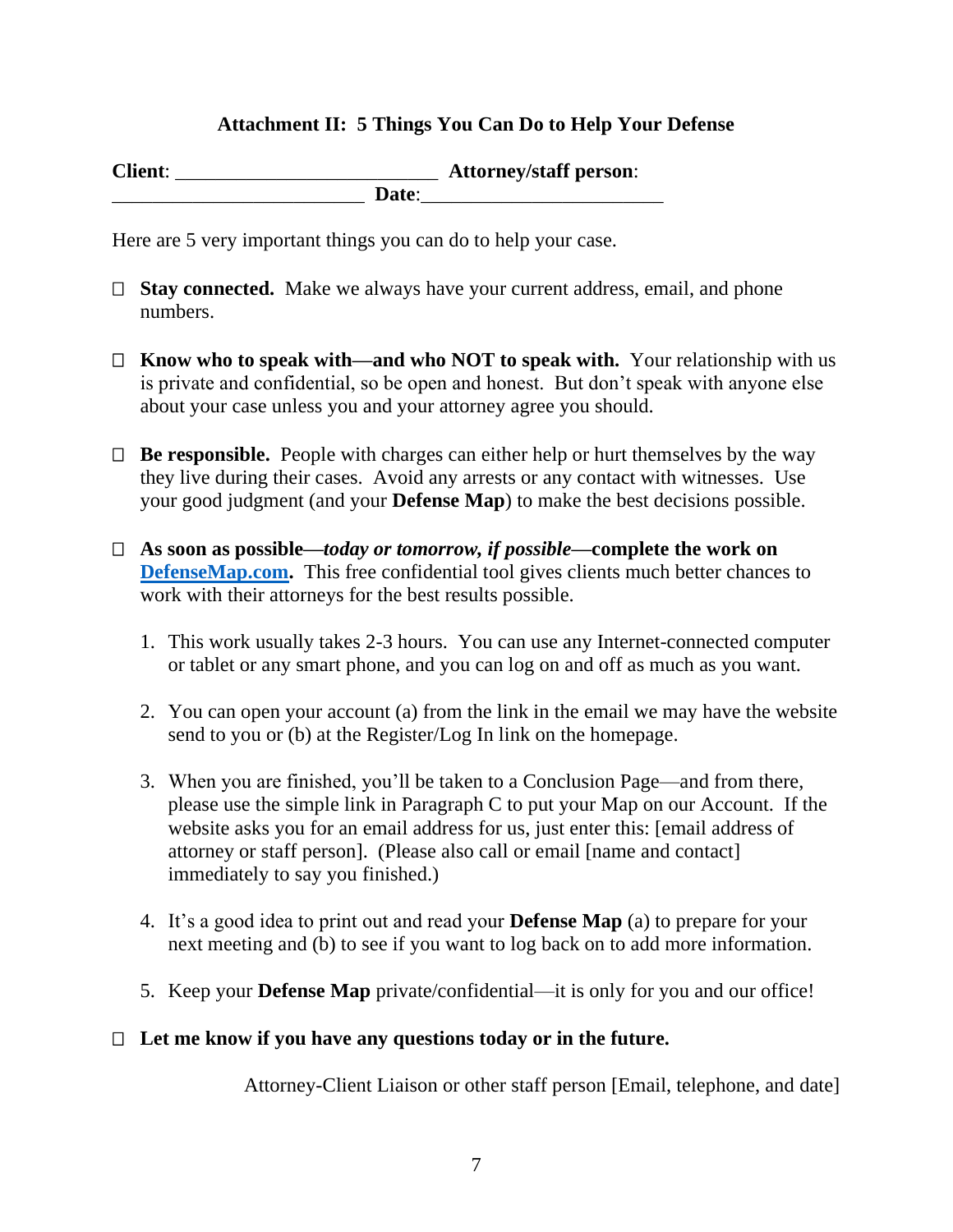## **III: Notice Regarding DefenseMap.com at the Claire County Jail<sup>3</sup>**

Updated October 27, 2021

If your attorney requests it, our facility gives inmates access [DefenseMap.com](http://www.defensemap.com/) to assist them in their legal cases. You can ask your attorney to let our staff know he or she wants you to complete a Defense Map.

The following information may help guide you.

- 1. Having your attorney's (or other professional's) email address before you start: Whoever sent you to use DefenseMap.com (your attorney, a law office staff member, etc.) should have given you an email address for automatically putting your Defense Map on his or her account. So, please have that email address with you when you start.
- 2. Directions from your attorney: Follow any directions you receive from your attorney.
- 3. Confidentiality: You'll need to pick a **username** and **password** (each at least 8 characters) to protect the confidentiality/privacy of your work. Either memorize these or write these down and keep them private. When finished, be sure to click on "Exit session" or "End session." Your Defense Map is a confidential attorney-client communication, so don't share it with anyone unless you and your attorney agree you should.
- 4. Completeness: Most questions require answers, and these will be marked with a red star.**\*** But for others you can decide if you want to give an answer. Obviously, the more information you give, the more complete your Defense Map may be.
- 5. Getting your Map to your attorney: When you finish, you'll be taken to the Conclusion Page. (This is also the Page you'll see if you ever log back on finishing all questions.) To automatically and confidentially get your Map to your attorney, click on the link in Paragraph C that says Put your Map on an Account. Then simply enter your attorney's email address and click "Send." Your attorney will instantly have your Map.
- 6. Printing your Map: The jail may provide a printer allowing you to print your Map from the Conclusion Page. If you use this option, obviously keep your Map confidential.

<sup>&</sup>lt;sup>3</sup> These draft instructions are written with jails and other pretrial detention facilities in mind: that is, facilities primarily holding persons who are represented by counsel on charges where they are presumed innocent and have not been determined guilty by a trial or plea. The language here assumes a jail policy of making [DefenseMap.com](http://www.defensemap.com/) available only to inmates whose attorneys or public defender programs request that they use it.